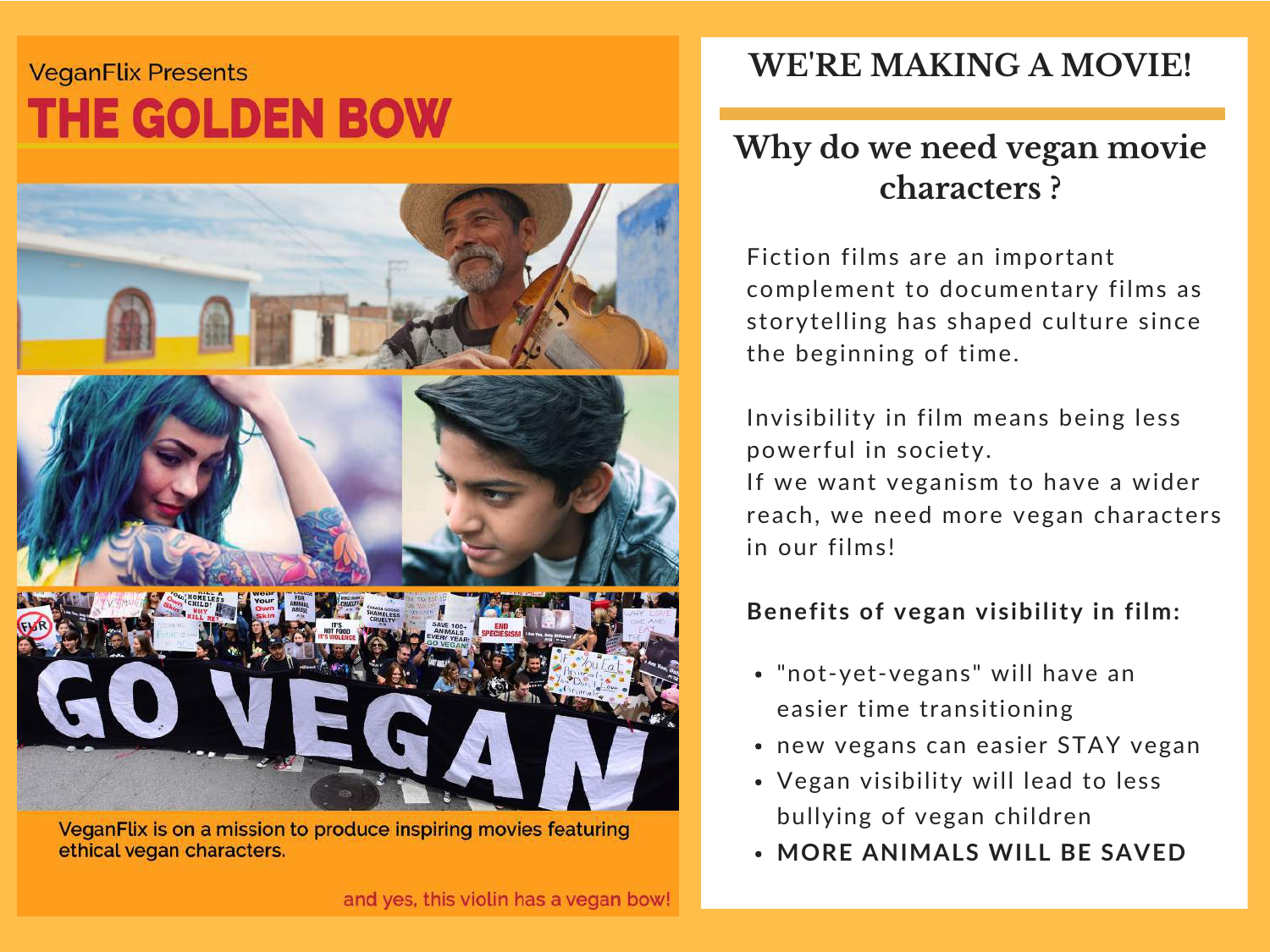

ACCORDING TO FAUNALYTICS.ORG, A NONPROFIT RESEARCH ORGANIZATION DEDICATED TO HELPING ANIMALS, 63% OF FORMER VEGETARIANS/VEGANS SAID THAT THEY DISLIKED THAT THEIR DIET MADE THEM STICK OUT FROM THE CROWD.

> SOCIAL ISSUES ARE ONE OF LARGEST BARRIERS TO VEGAN RETENTION.



Movies greatly influence human behavior. Our mission is to help reduce the social barriers that vegans face and make veganism more accessible to new/not-yet-vegans through inspiring cinematic and TV productions.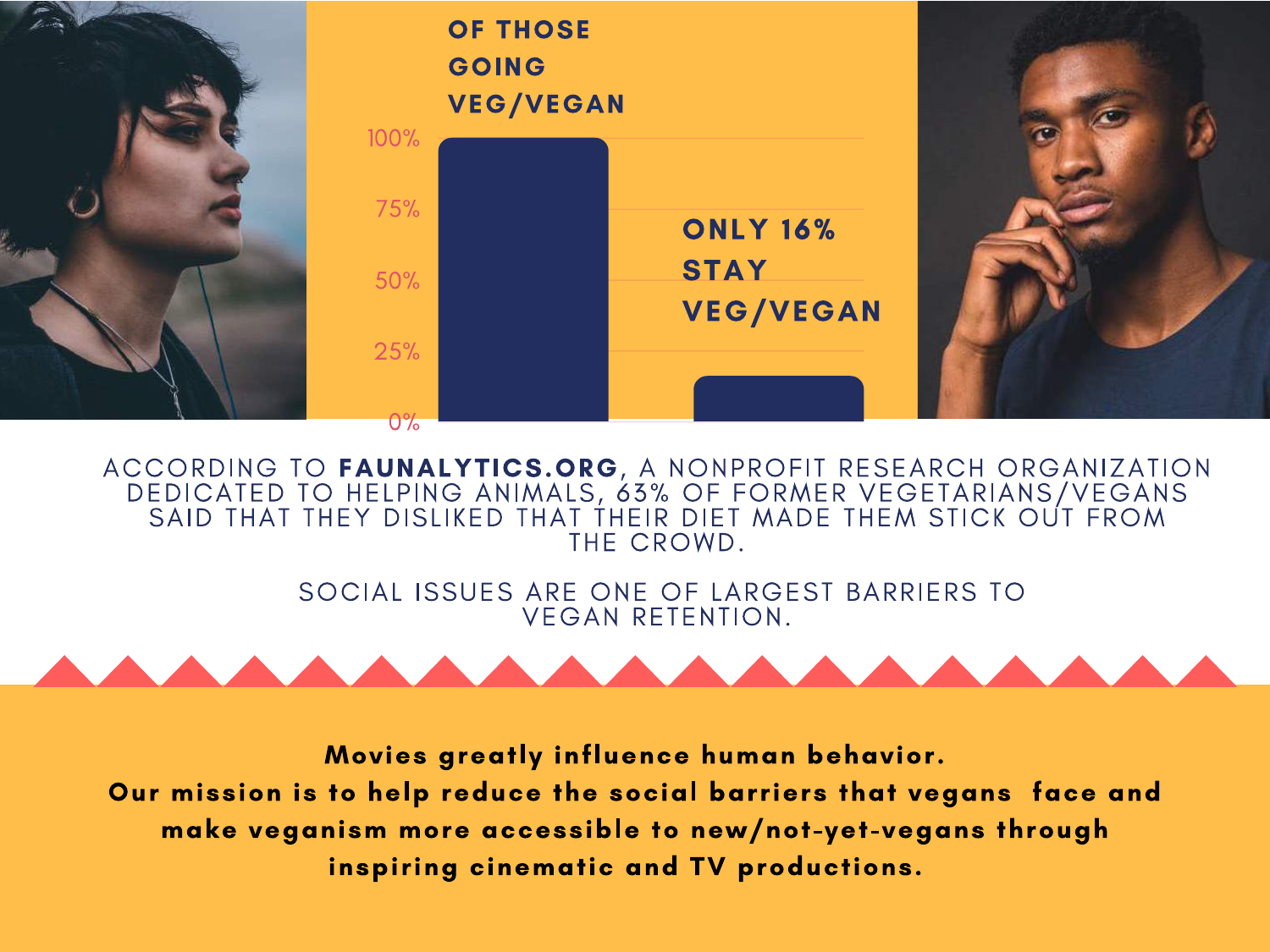## Sponsors + Product Placement

Now seeking sponsors to bring vegan/animal rights to screens across the world!

## Animal Rights/Vegan Organizations

Join us in reaching people's hearts and minds as we make veganism/animal rights visible through film.

Vegan Companies We have unique Vegan Product-Placement opportunities for the following products:

\* limited to one sponsor per product

- Vegan Cheese
- Vegan Meat
- Vegan Violin Bow
- Surprise Us! \* non-food vegan brands only

 $\rm{Vegan}$  Individuals If you are aligned with our mission and got the dough, we need you! :)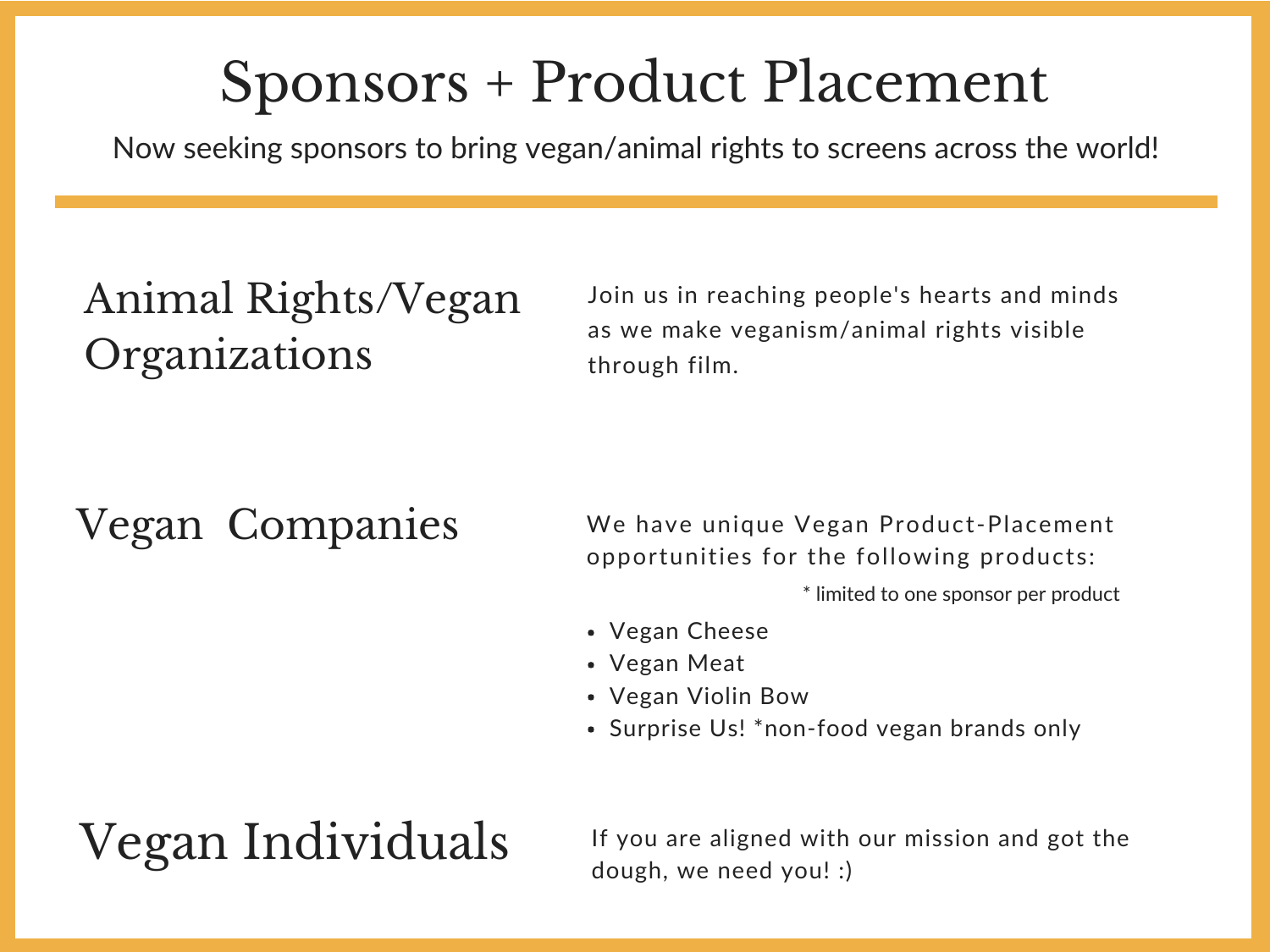

## Message from the Director



Sara Millman

I have been a vegan for 42 years and an animal rights activist since a child. As a filmmaker, I was on the forefront of crafting film roles for women, people of color, & LGBT+ people long before it was popular or profitable.

Now my mission is to get positive vegan characters and animal rights issues on screen. While documentaries are powerful tools to educate about animal rights, vegan fiction film will cement that knowledge into human culture.

I am currently in pre-prduction on a new feature film, The Golden Bow, and have plans for a Netflix series.

My past work has been the official selection at over 40 film festivals, distributed in three countries and has streamed on Netflix and cable. I intend to get this project the widest reach possible and look forward to your support to make this happen! ~Sara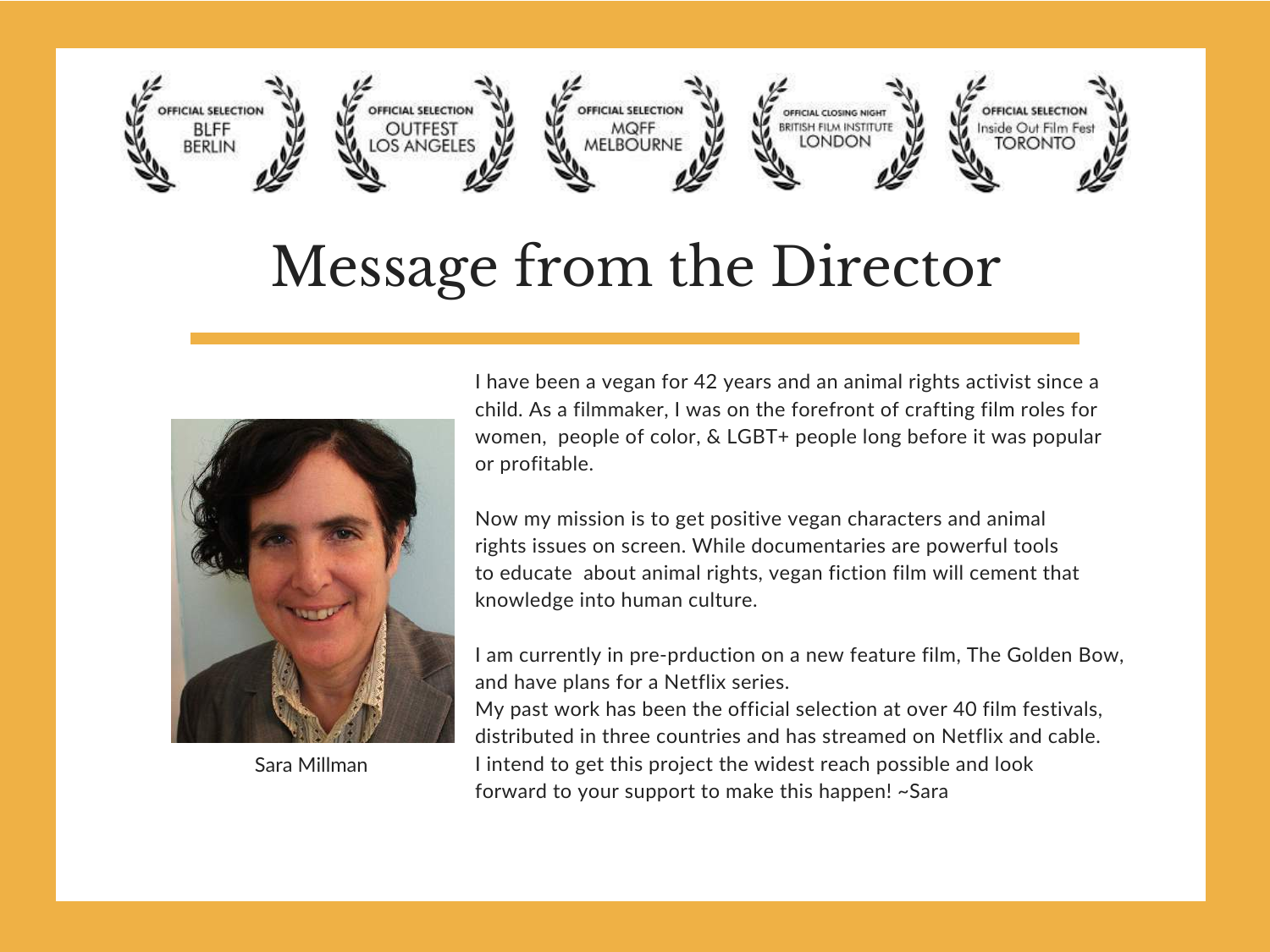Individuals-click below to support. Your name will be in the movie thank-you credits.



Businesses & organizations-please contact us for a sponsor packet.

# THANK YOU!